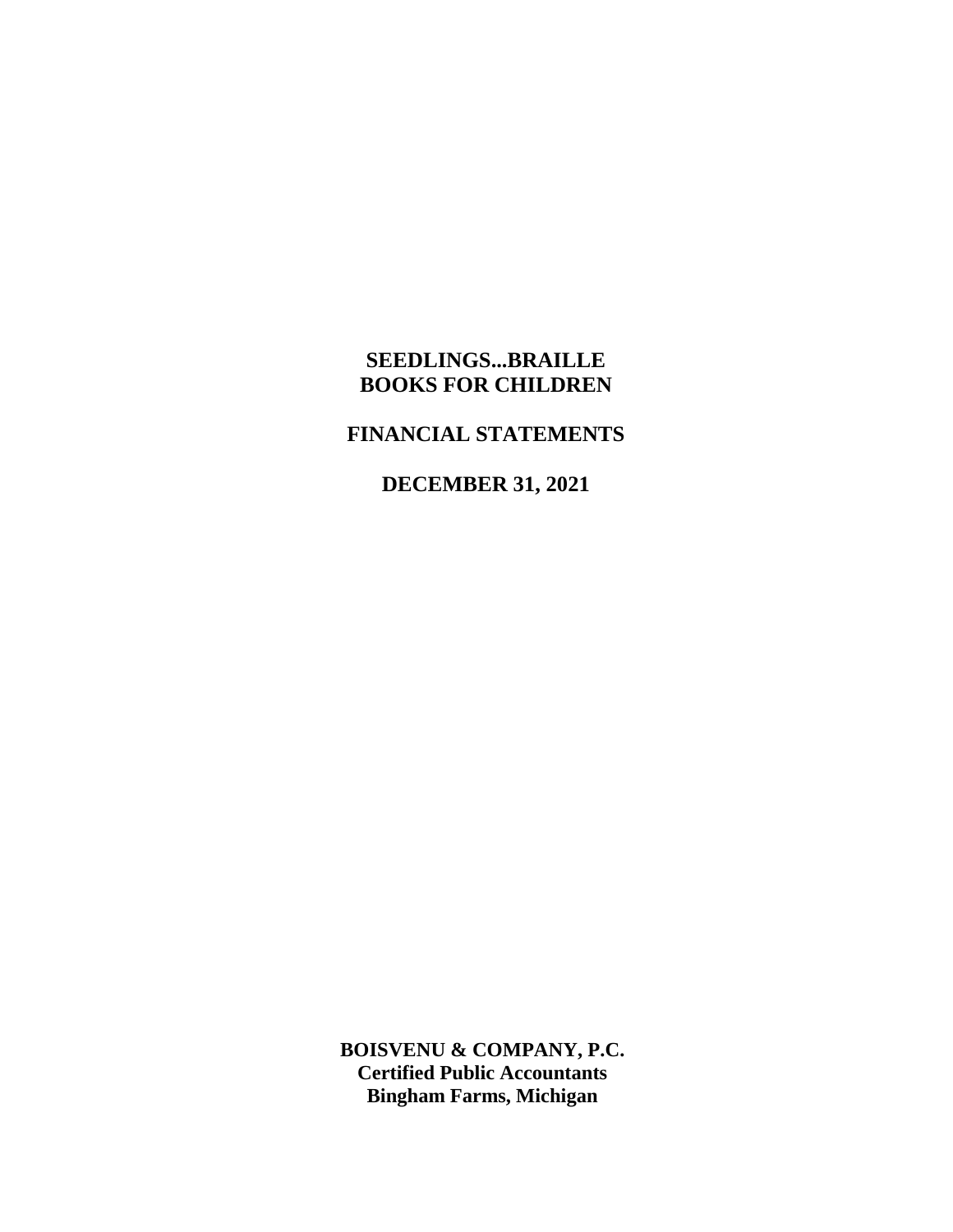# TABLE OF CONTENTS

# PAGE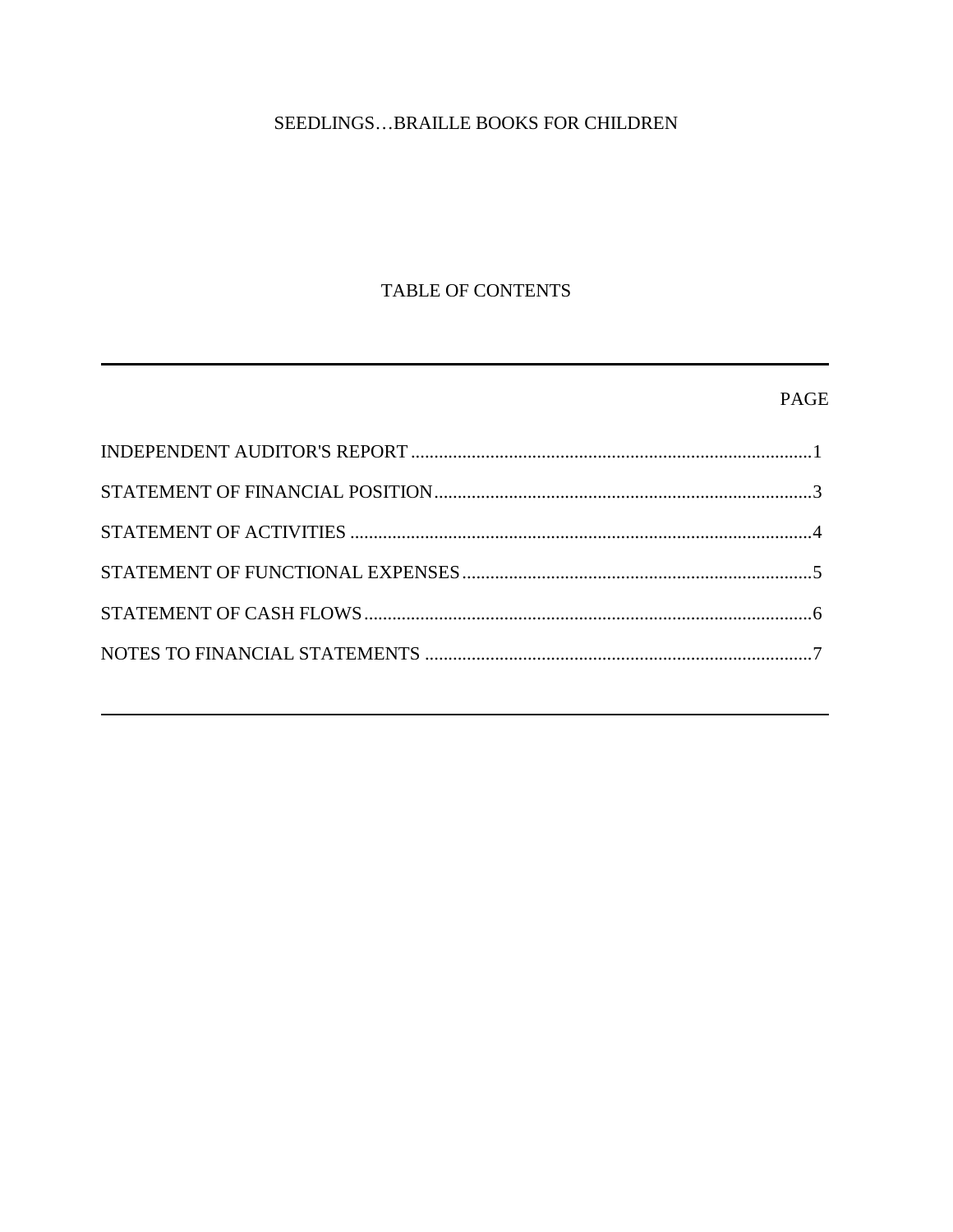<span id="page-2-0"></span>

30600 TELEGRAPH ROAD, SUITE 1300 • BINGHAM FARMS, MICHIGAN 48025 • TEL 248 - 647 - 7200 FAX 248 - 647 - 4770

MEMBER MICHIGAN ASSOCIATION OF CERTIFIED PUBLIC ACCOUNTANTS

AMERICAN INSTITUTE OF CERTIFIED PUBLIC ACCOUNTANTS

### INDEPENDENT AUDITOR'S REPORT

To the Board of Directors of SEEDLINGS…Braille Books for Children

#### **Opinion**

We have audited the accompanying financial statements of SEEDLINGS…Braille Books for Children (a nonprofit organization), which comprise the statement of financial position as of December 31, 2021, and the related statements of activities, functional expenses and cash flows for the year then ended, and the related notes to the financial statements.

In our opinion, the financial statements referred to above present fairly, in all material respects, the financial position of SEEDLINGS…Braille Books for Children as of December 31, 2021, and the changes in its net assets and its cash flows for the year then ended in accordance with accounting principles generally accepted in the United States of America.

#### **Basis for Opinion**

We conducted our audit in accordance with auditing standards generally accepted in the United States of America. Our responsibilities under those standards are further described in the Auditor's Responsibilities for the Audit of the Financial Statements section of our report. We are required to be independent of SEEDLINGS…Braille Books for Children and to meet our other ethical responsibilities in accordance with the relevant ethical requirements relating to our audit. We believe that the audit evidence we have obtained is sufficient and appropriate to provide a basis for our audit opinion.

#### **Responsibilities of Management for the Financial Statements**

Management is responsible for the preparation and fair presentation of the financial statements in accordance with accounting principles generally accepted in the United States of America, and for the design, implementation, and maintenance of internal control relevant to the preparation and fair presentation of financial statements that are free from material misstatement, whether due to fraud or error.

In preparing the financial statements, management is required to evaluate whether there are conditions or events, considered in the aggregate, that raise substantial doubt about SEEDLINGS…Braille Books for Children's ability to continue as a going concern within one year after the date that the financial statements are available to be issued.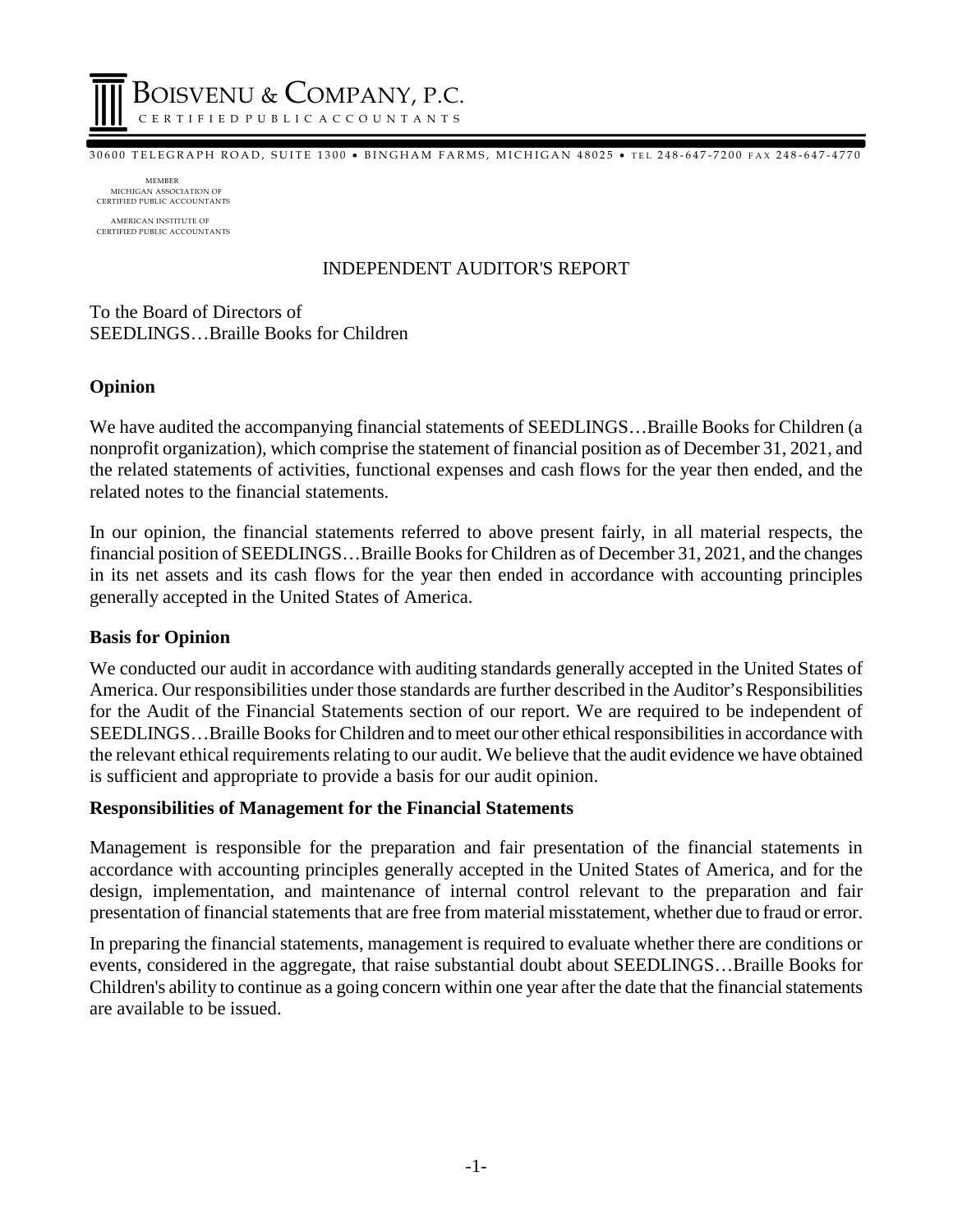# **Auditor's Responsibilities for the Audit of the Financial Statements**

Our objectives are to obtain reasonable assurance about whether the financial statements as a whole are free from material misstatement, whether due to fraud or error, and to issue an auditor's report that includes our opinion. Reasonable assurance is a high level of assurance but is not absolute assurance and therefore is not a guarantee that an audit conducted in accordance with generally accepted auditing standards will always detect a material misstatement when it exists. The risk of not detecting a material misstatement resulting from fraud is higher than for one resulting from error, as fraud may involve collusion, forgery, intentional omissions, misrepresentations, or the override of internal control. Misstatements, including omissions, are considered material if there is a substantial likelihood that, individually or in the aggregate, they would influence the judgment made by a reasonable user based on the financial statements.

In performing an audit in accordance with generally accepted auditing standards, we:

- Exercise professional judgment and maintain professional skepticism throughout the audit.
- Identify and assess the risks of material misstatement of the financial statements, whether due to fraud or error, and design and perform audit procedures responsive to those risks. Such procedures include examining, on a test basis, evidence regarding the amounts and disclosures in the financial statements.
- Obtain an understanding of internal control relevant to the audit in order to design audit procedures that are appropriate in the circumstances, but not for the purpose of expressing an opinion on the effectiveness of SEEDLINGS…Braille Books for Children's internal control. Accordingly, no such opinion is expressed.
- Evaluate the appropriateness of accounting policies used and the reasonableness of significant accounting estimates made by management, as well as evaluate the overall presentation of the financial statements.
- Conclude whether, in our judgment, there are conditions or events, considered in the aggregate, that raise substantial doubt about SEEDLINGS…Braille Books for Children's ability to continue as a going concern for a reasonable period of time.

We are required to communicate with those charged with governance regarding, among other matters, the planned scope and timing of the audit, significant audit findings, and certain internal control related matters that we identified during the audit.

### **Report on Summarized Comparative Information**

We have previously audited SEEDLINGS…Braille Books for Children's December 31, 2020 financial statements, and we expressed an unmodified audit opinion on those audited financial statements in our report dated March 31, 2021. In our opinion, the summarized comparative information presented herein as of and for the year ended December 31, 2020, is consistent, in all material respects, with the audited financial statements from which it has been derived.

Boisvenu & Company, P.C.

April 14, 2022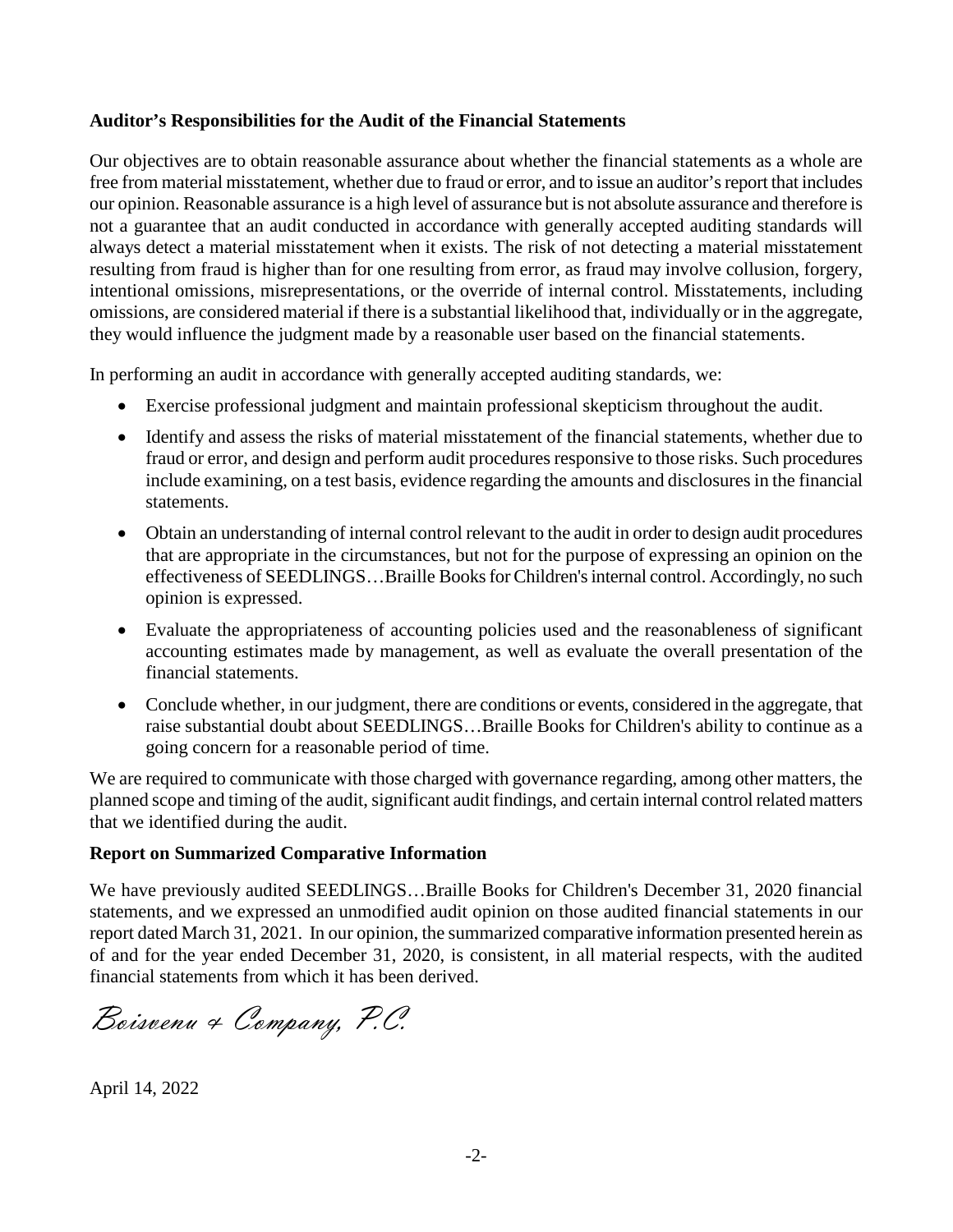# STATEMENT OF FINANCIAL POSITION

# DECEMBER 31, 2021, WITH COMPARATIVE TOTALS FOR 2020

<span id="page-4-0"></span>

|                                                    | 2021            | 2020            |
|----------------------------------------------------|-----------------|-----------------|
| <b>ASSETS</b>                                      |                 |                 |
| <b>Current Assets</b>                              |                 |                 |
| Cash                                               | \$<br>155,572   | \$<br>225,796   |
| Investments appropriated for operations            | 50,000          | 50,000          |
| Accounts receivable                                | 917             | 2,866           |
| Supplies                                           | 113,043         | 98,082          |
| <b>Total Current Assets</b>                        | 319,532         | 376,744         |
| <b>Non-current Assets</b>                          |                 |                 |
| Investments - net of appropriations                | 3,899,566       | 4,247,443       |
| Equipment - net                                    | 22,248          | 13,024          |
| Security deposit                                   | 2,288           | 2,288           |
| <b>Total Non-current Assets</b>                    | 3,924,102       | 4,262,755       |
| <b>TOTAL ASSETS</b>                                | \$<br>4,243,634 | \$<br>4,639,499 |
| <b>LIABILITIES AND NET ASSETS</b>                  |                 |                 |
| <b>Current Liabilities</b>                         |                 |                 |
| Accrued expenses                                   | \$<br>22,499    | \$<br>17,645    |
| <b>Total Liabilities</b>                           | 22,499          | 17,645          |
| <b>Net Assets</b>                                  |                 |                 |
| Without donor restrictions                         |                 |                 |
| Undesignated                                       | 3,010,082       | 3,402,051       |
| Board designated                                   | 1,201,053       | 1,201,053       |
| <b>Total Net Assets Without Donor Restrictions</b> | 4,211,135       | 4,603,104       |
| With donor restrictions                            | 10,000          | 18,750          |
| <b>Total Net Assets</b>                            | 4,221,135       | 4,621,854       |
| TOTAL LIABILITIES AND NET ASSETS                   | \$<br>4,243,634 | 4,639,499       |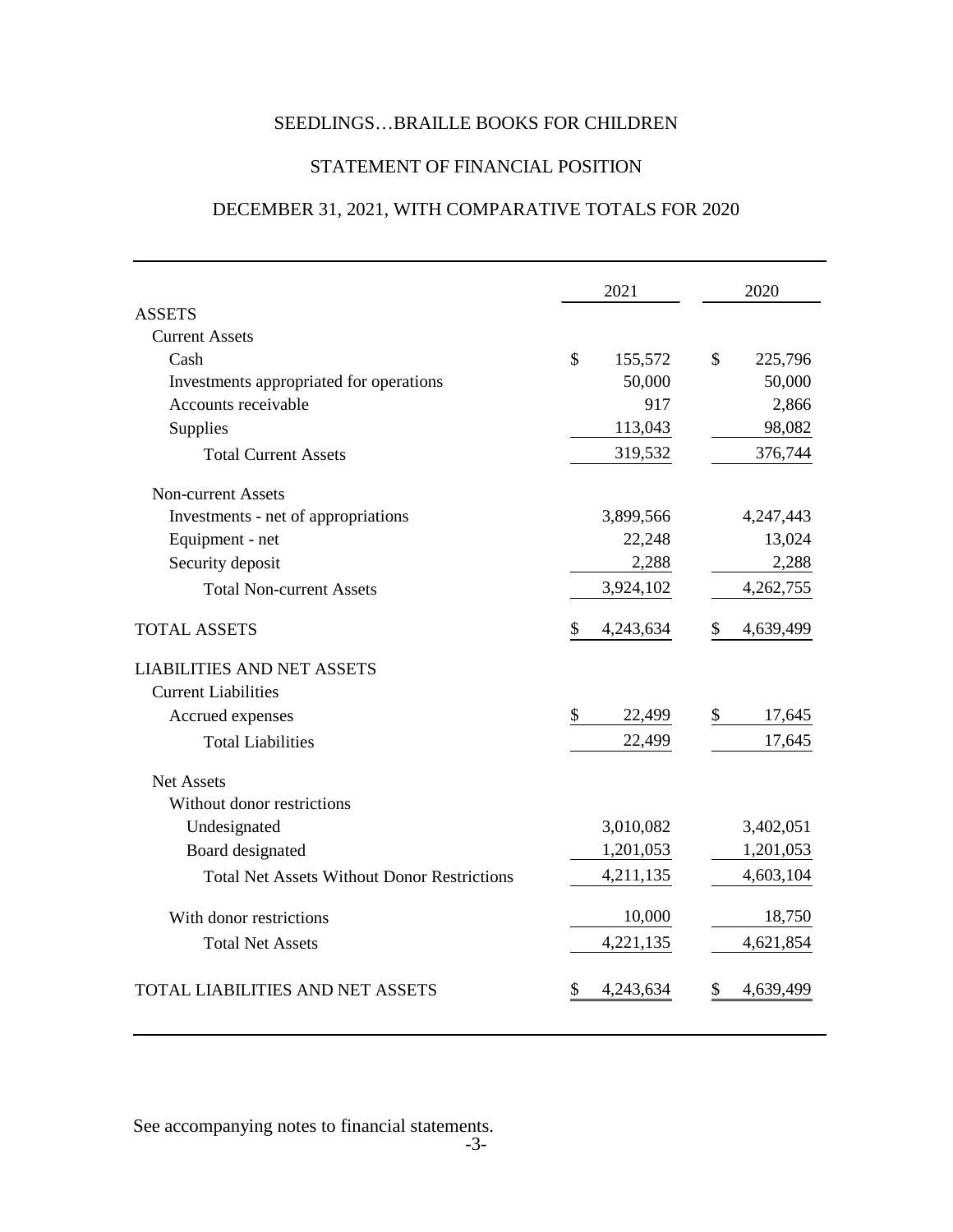# STATEMENT OF ACTIVITIES

# <span id="page-5-0"></span>YEAR ENDED DECEMBER 31, 2021, WITH COMPARATIVE TOTALS FOR 2020

|                                                          | <b>Without Donor</b><br><b>With Donor</b><br>Restrictions<br>Restrictions |          | Total<br>2021   | 2020           |
|----------------------------------------------------------|---------------------------------------------------------------------------|----------|-----------------|----------------|
| <b>OPERATING REVENUE</b><br><b>Book sales</b>            | \$<br>129,684                                                             | \$       | 129,684<br>\$   | \$<br>113,052  |
| <b>OPERATING EXPENSES</b>                                |                                                                           |          |                 |                |
| Program                                                  | 722,410                                                                   |          | 722,410         | 678,467        |
| Management and general                                   | 25,266                                                                    |          | 25,266          | 25,160         |
| <b>Total Operating Expenses</b>                          | 747,676                                                                   |          | 747,676         | 703,627        |
| DEFICIENCY FROM OPERATIONS                               | (617,992)                                                                 |          | (617,992)       | (590, 575)     |
| SUPPORT AND OTHER EXPENSES                               |                                                                           |          |                 |                |
| Contributions                                            | 342,645                                                                   | 28,000   | 370,645         | 503,922        |
| Grants                                                   | 115,154                                                                   |          | 115.154         | 136,507        |
| Special events and auxiliary activities - net            | 49,980                                                                    |          | 49,980          | 60,259         |
| Donated services                                         | 14,788                                                                    |          | 14,788          | 12,132         |
| Investment income - net                                  | 107,505                                                                   |          | 107,505         | 75,045         |
| Realized and unrealized (loss) gain on investments - net | (395, 381)                                                                |          | (395, 381)      | 87,959         |
| Fund raising expenses                                    | (45, 418)                                                                 |          | (45, 418)       | (46, 882)      |
|                                                          | 189,273                                                                   | 28,000   | 217,273         | 828,942        |
| Net assets released from restrictions                    | 36,750                                                                    | (36,750) |                 |                |
| TOTAL SUPPORT AND OTHER EXPENSES                         | 226,023                                                                   | (8,750)  | 217,273         | 828,942        |
| <b>CHANGE IN NET ASSETS</b>                              | (391,969)                                                                 | (8,750)  | (400, 719)      | 238,367        |
| NET ASSETS, beginning of year                            | 4,603,104                                                                 | 18,750   | 4,621,854       | 4,383,487      |
| NET ASSETS, end of year                                  | 4,211,135<br>\$.                                                          | 10,000   | 4,221,135<br>\$ | 4,621,854<br>S |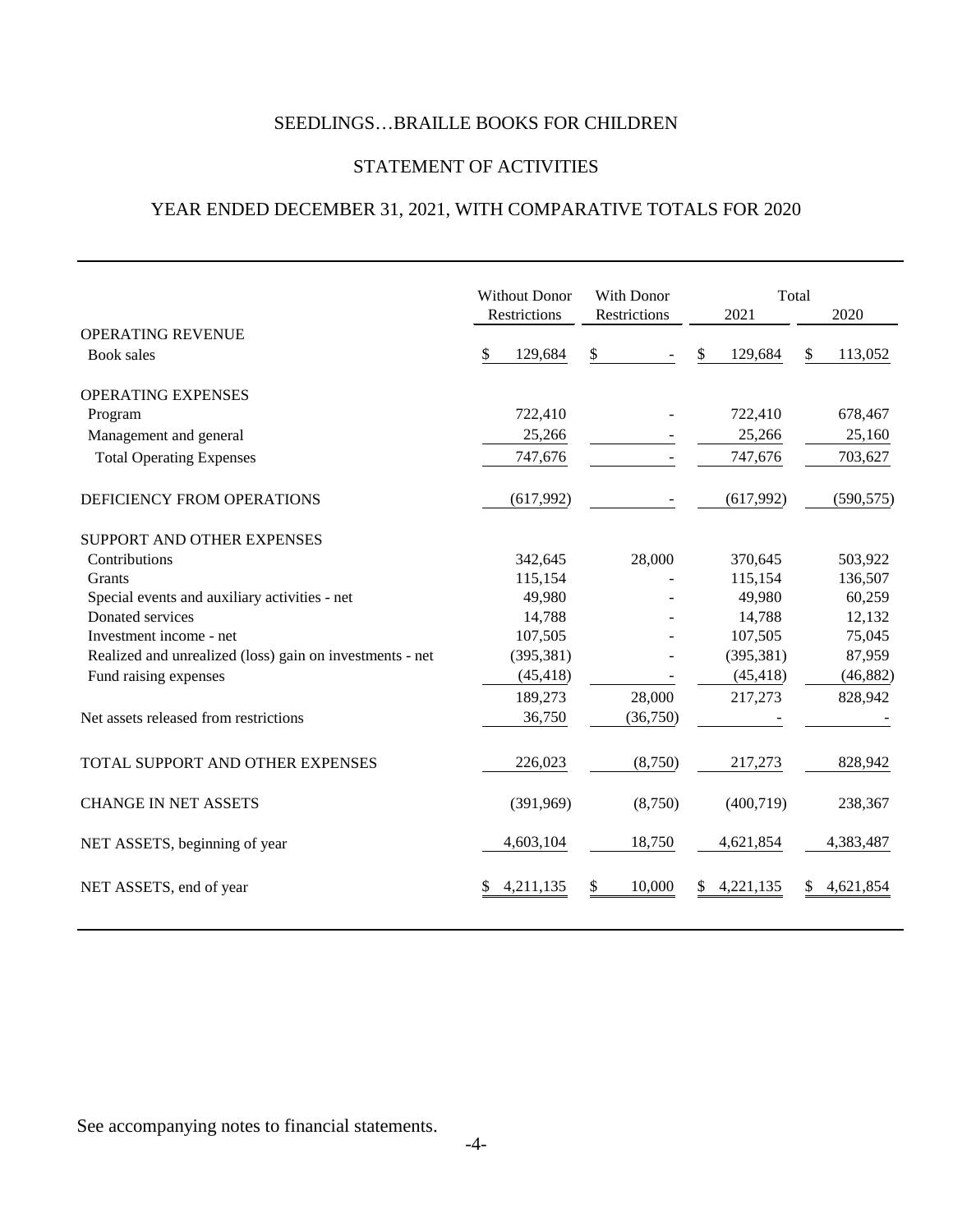# STATEMENT OF FUNCTIONAL EXPENSES

# <span id="page-6-0"></span>YEAR ENDED DECEMBER 31, 2021, WITH COMPARATIVE TOTALS FOR 2020

|                                  | Program       |               | Management<br>and General | Fund<br>Raising |    | 2021    | Total         | 2020    |
|----------------------------------|---------------|---------------|---------------------------|-----------------|----|---------|---------------|---------|
| Book production materials        | \$<br>208,067 | $\mathcal{S}$ |                           | \$              | \$ | 208,067 | $\mathcal{S}$ | 167,587 |
| Salary and wages                 | 333,880       |               | 15,422                    | 34,336          |    | 383,638 |               | 388,873 |
| Payroll taxes                    | 25,538        |               | 1,180                     | 2,626           |    | 29,344  |               | 29,565  |
| Other personnel costs            | 17,774        |               | 1,040                     | 979             |    | 19,793  |               | 16,654  |
| Occupancy                        | 67,785        |               | 1,412                     | 1,412           |    | 70,609  |               | 71,209  |
| Telephone                        | 2,595         |               | 28                        | 138             |    | 2,761   |               | 2,260   |
| Postage and mail service         | 5,589         |               | 65                        | 920             |    | 6,574   |               | 6,363   |
| Office supplies                  | 7,769         |               | 28                        | 529             |    | 8,326   |               | 9,549   |
| Equipment repair and maintenance | 8,612         |               | 236                       | 236             |    | 9,084   |               | 9,402   |
| Printing, promotion and website  | 14,534        |               |                           | 1,615           |    | 16,149  |               | 14,277  |
| Production development,          |               |               |                           |                 |    |         |               |         |
| conferences and membership       | 871           |               |                           | 95              |    | 966     |               | 903     |
| Transportation                   | 5,723         |               | 316                       | 358             |    | 6,397   |               | 6,293   |
| <b>Outside services</b>          | 14,788        |               | 5,047                     | 1,683           |    | 21,518  |               | 18,562  |
| Directors and officers insurance | 640           |               | 320                       | 319             |    | 1,279   |               | 1,279   |
| <b>Total Functional Expenses</b> |               |               |                           |                 |    |         |               |         |
| <b>Before Depreciation</b>       | 714,165       |               | 25,094                    | 45,246          |    | 784,505 |               | 742,776 |
| Depreciation                     | 8,245         |               | 172                       | 172             |    | 8,589   |               | 7,733   |
| <b>Total Functional Expenses</b> | 722,410       | \$            | 25,266                    | \$<br>45,418    | S  | 793,094 | S             | 750,509 |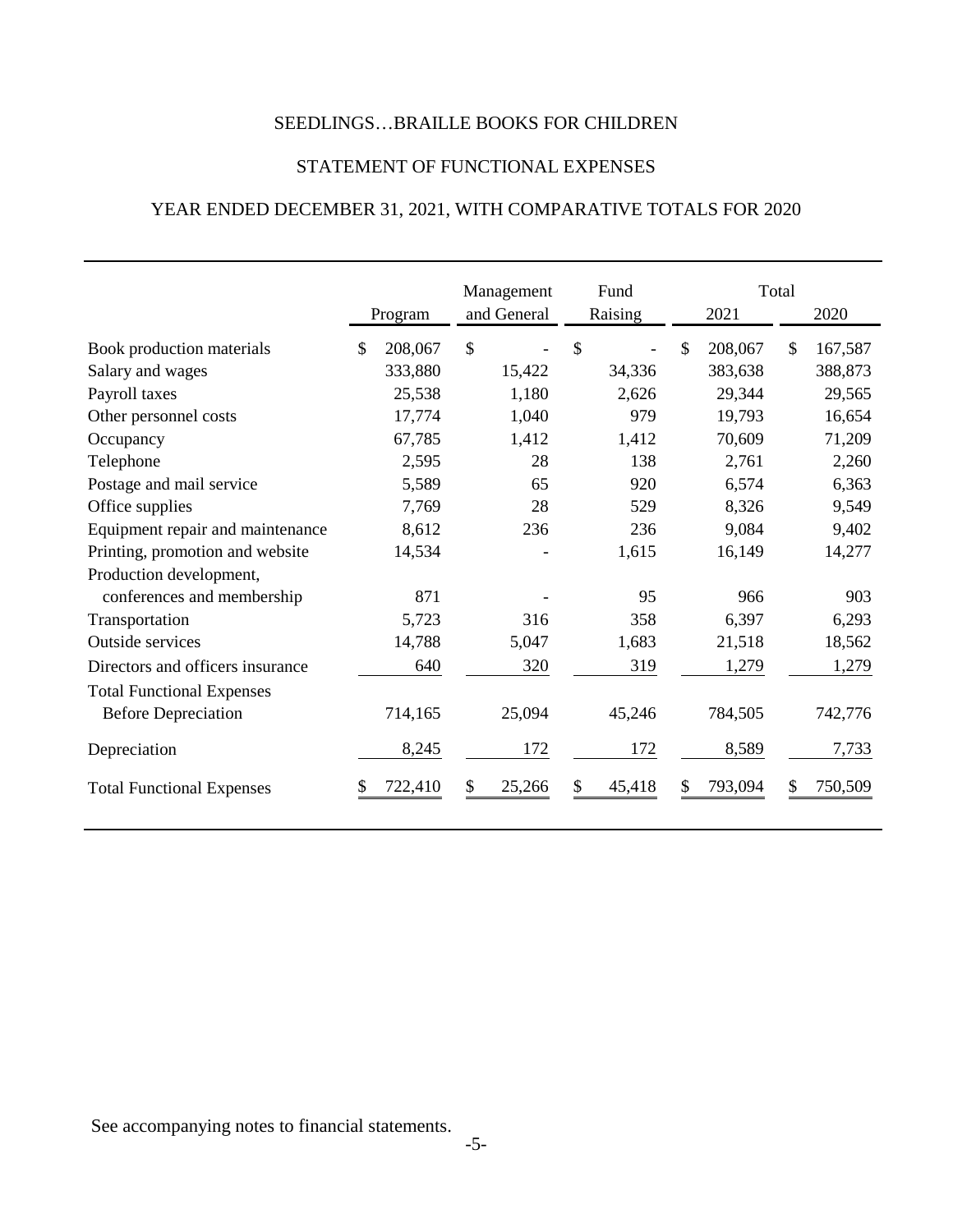# STATEMENT OF CASH FLOWS

# <span id="page-7-0"></span>YEAR ENDED DECEMBER 31, 2021, WITH COMPARATIVE TOTALS FOR 2020

|                                                  |    | 2021        |              | 2020        |
|--------------------------------------------------|----|-------------|--------------|-------------|
| CASH FLOWS FROM OPERATING ACTIVITIES             |    |             |              |             |
| Change in net assets                             | \$ | (400, 719)  | $\mathbb{S}$ | 238,367     |
| Adjustments to reconcile change in net assets to |    |             |              |             |
| net cash (used) provided by operating activities |    |             |              |             |
| Depreciation                                     |    | 8,589       |              | 7,733       |
| Realized gain on investments                     |    | (26,061)    |              | (17, 733)   |
| Unrealized loss (gain) on investments            |    | 421,442     |              | (70, 226)   |
| (Increase) decrease in operating assets          |    |             |              |             |
| Accounts receivable                              |    | 1,949       |              | 1,868       |
| Supplies                                         |    | (14,961)    |              | (1,330)     |
| Increase (decrease) in operating liabilities     |    |             |              |             |
| Accrued expenses                                 |    | 4,854       |              | 7,087       |
| NET CASH (USED) PROVIDED BY OPERATING ACTIVITIES |    | (4,907)     |              | 165,766     |
| CASH FLOWS FROM INVESTING ACTIVITIES             |    |             |              |             |
| Purchase of equipment                            |    | (17, 813)   |              |             |
| Purchase of investments                          |    | (1,995,807) |              | (8,009,596) |
| Proceeds from sale of investments                |    | 1,948,303   |              | 7,934,550   |
| NET CASH USED BY INVESTING ACTIVITIES            |    | (65, 317)   |              | (75,046)    |
| NET (DECREASE) INCREASE IN CASH                  |    | (70, 224)   |              | 90,720      |
| CASH, beginning of year                          |    | 225,796     |              | 135,076     |
| CASH, end of year                                | S  | 155,572     |              | 225,796     |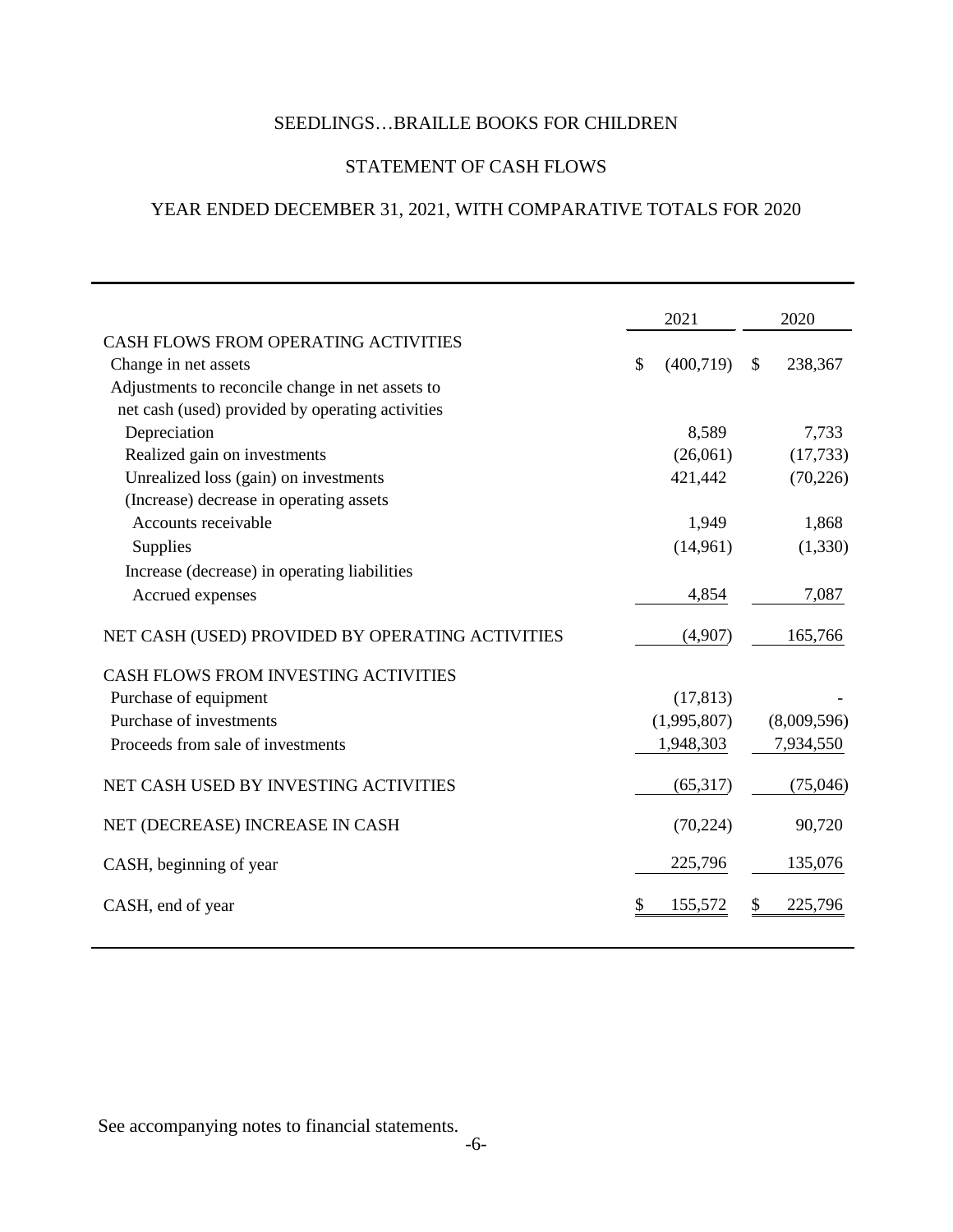# NOTES TO FINANCIAL STATEMENTS

# <span id="page-8-0"></span>1. SUMMARY OF SIGNIFICANT ACCOUNTING POLICIES

#### **Organization**

SEEDLINGS...Braille Books For Children is a nonprofit organization exempt from federal income taxes under Section 501(c)(3) of the Internal Revenue Code as an organization that is not a private foundation.

The Organization was established in 1984 to provide quality literature in Braille for young readers at an affordable price, thereby fostering the love of reading and increasing the rate of literacy among people who are blind.

The Organization's program and supporting services are as follows:

#### Program Services

SEEDLINGS...Braille Books For Children is organized under the laws of the State of Michigan to promote literacy among the blind by providing blind children with quality, thought-provoking and entertaining literature in braille that is given away or sold domestically and internationally.

#### Management and General

This includes the functions necessary to maintain an adequate working environment, provide proper administrative support of the Organization's programs, and manage the financial and budgeting responsibilities of the Organization.

#### Fund Raising

This provides the structure necessary to encourage and secure support from individuals, foundations and government agencies.

#### Basis of Presentation

The Organization reports information regarding its financial position and activities according to two classes of net assets that are based upon the existence or absence of restrictions on use that are placed by its donors: net assets without donor restrictions and net assets with donor restrictions.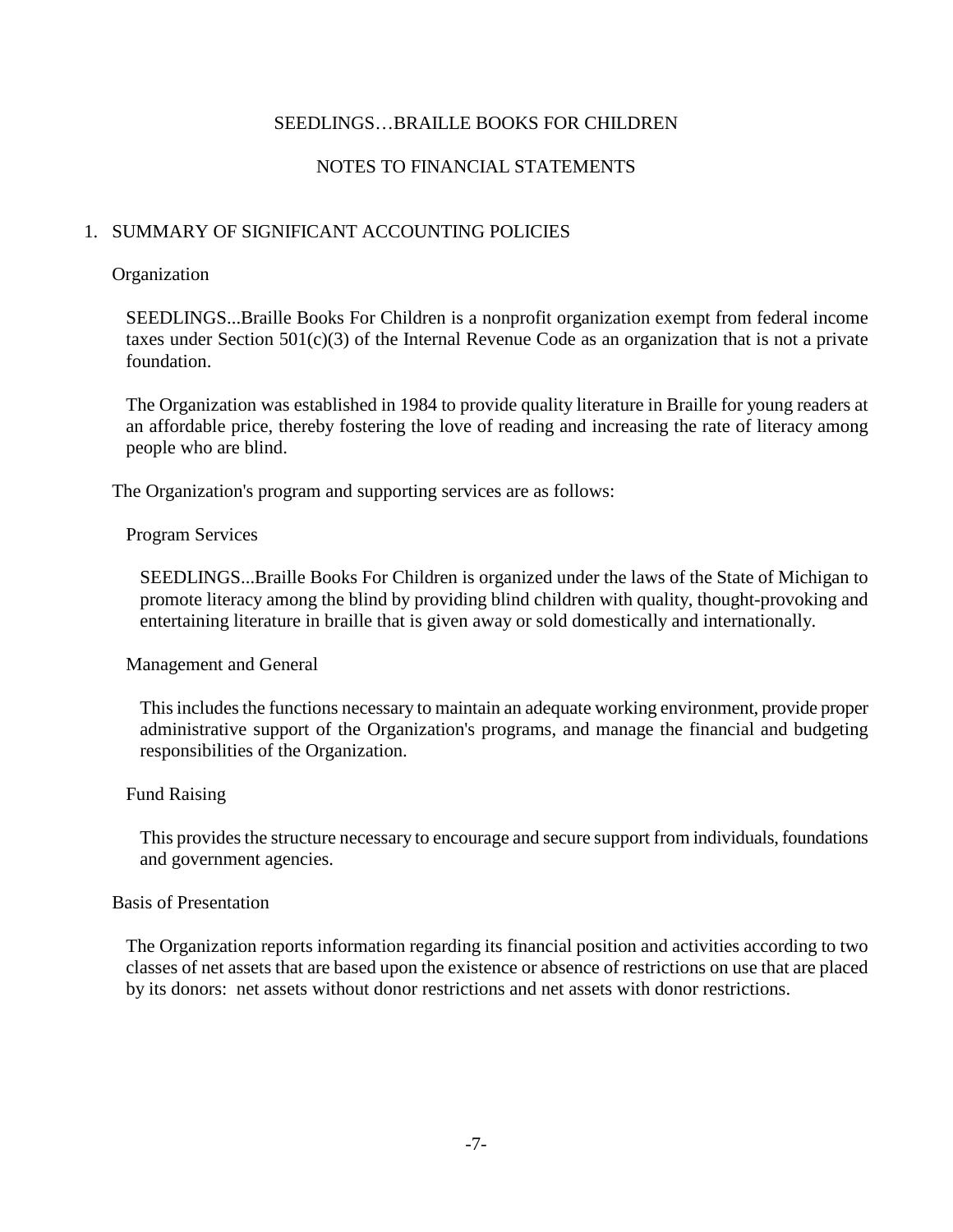### NOTES TO FINANCIAL STATEMENTS

#### 1. SUMMARY OF SIGNIFICANT ACCOUNTING POLICIES (continued)

#### Basis of Presentation (continued)

Net assets without donor restrictions are resources available to support operations and not subject to donor restrictions. The only limits on the use of net assets without donor restrictions are the broad limits resulting from the nature of the Organization, the environment in which it operates, the purposes specified in its corporate documents and its application for tax-exempt status, and any limits resulting from contractual agreements with creditors and others that are entered into in the course of its operations. This includes board designated net assets which are designated for the Organization's activities. These designations are based on actions by the Board of Directors, which can be altered or revoked at a future time.

Net assets with donor restrictions are subject to donor-imposed restrictions. Some donor-imposed restrictions are temporary in nature, such as those that will be met by the passage of time or other events specified by the donor. Other donor-imposed restrictions are perpetual in nature, such as those that the donor stipulates that resources be maintained in perpetuity.

#### Use of Estimates

The preparation of financial statements in conformity with generally accepted accounting principles requires management to make estimates and assumptions that affect the reported amounts of assets and liabilities and disclosure of contingent assets and liabilities at the date of the financial statements and the reported amounts of revenues and expenses during the reported period. Actual results could differ from those estimates.

#### New Accounting Pronouncement

In May 2014, the Financial Accounting Standards Board (FASB) issued Accounting Standards Update (ASU) 2014-09, *Revenue from Contracts with Customers* (Topic 606) (effective date as amended by ASU 2020-05). The ASU and all subsequently issued clarifying ASUs replaced most existing revenue recognition guidance under generally accepted accounting principles (GAAP) in the U.S. The ASU also required expanded disclosures relating to the nature, amount, timing, and uncertainty of revenue and cash flows arising from contracts with customers. The most noticeable difference with the implementation of the new ASU is the transition away from industry-specific guidance in favor of broader, principles-based guidance. The Organization adopted the new standard effective January 1, 2021, the first day of the Organization's fiscal year, using the full retrospective method. The majority of the Organization's revenue arrangements generally consist of a single performance obligation to transfer promised goods or services. Based on the Organization's evaluation process and review of its contracts with customers, the timing and amount of revenue recognized previously is consistent with how revenue is recognized under the new standard. No changes were required to previously reported revenues as a result of the adoption. There are no significant changes in any financial statement line item that resulted from adopting ASU 2014-09, in comparison with the prior period.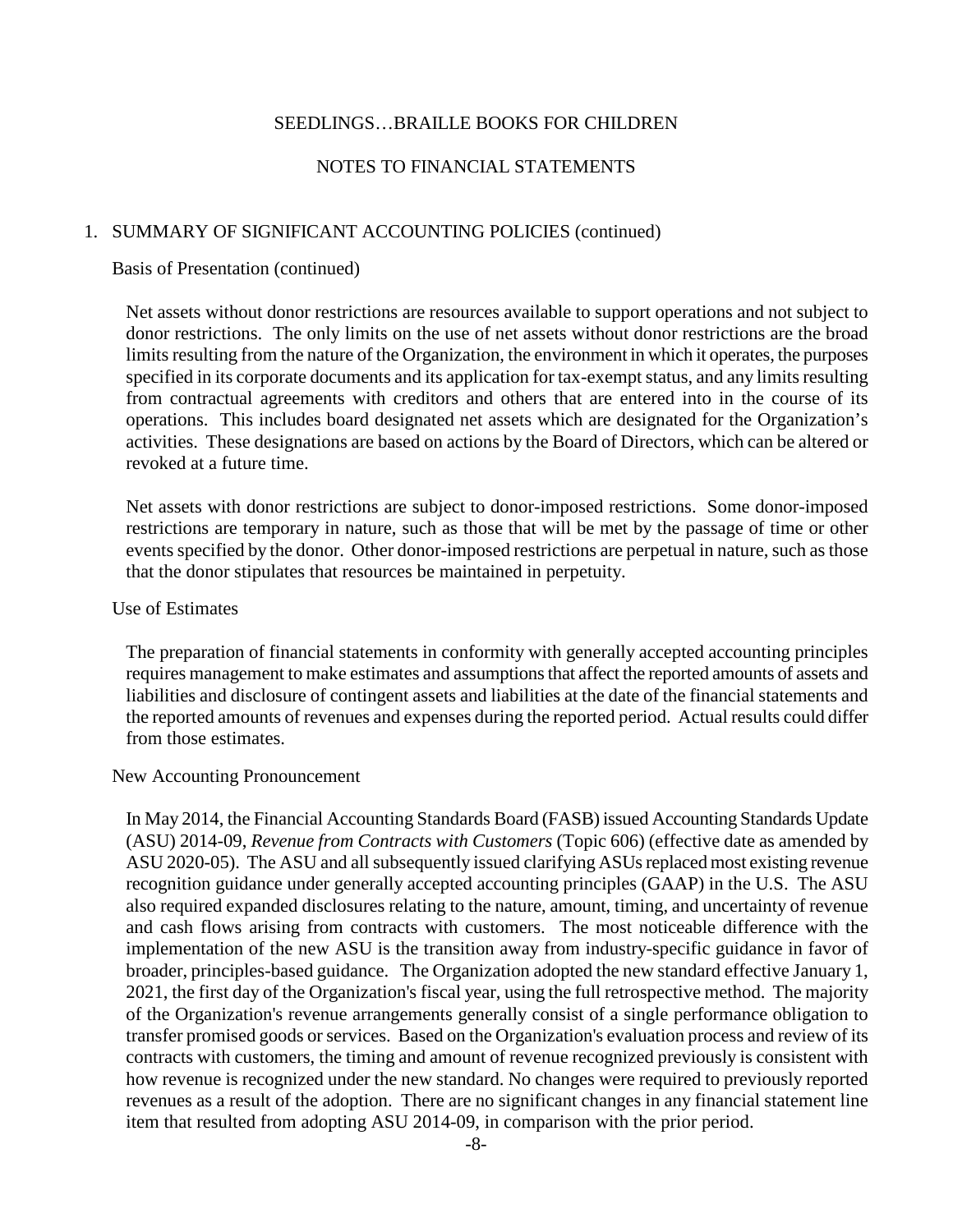# NOTES TO FINANCIAL STATEMENTS

# 1. SUMMARY OF SIGNIFICANT ACCOUNTING POLICIES (continued)

#### Cash and Cash Equivalents

For purposes of the statement of cash flows, highly liquid investments with maturities of three months or less when purchased are considered cash equivalents and recorded at cost, which approximates fair value. The Organization has no cash equivalents at December 31, 2021.

#### Accounts Receivable

The Organization considers accounts receivable to be fully collectible at December 31, 2021; accordingly, no allowance for doubtful accounts is required. If amounts become uncollectible, they will be charged to operations when that determination is made.

#### **Investments**

Investments are recorded at fair value, or for gifts of investment securities, market value at the date of the gift. Gains or losses on the disposition of investments are determined on the average cost basis. Investment income and realized and unrealized gains are reported in the statement of financial position and activities as increases in net assets without donor restrictions unless their use is restricted by explicit donor stipulation or law. Investment losses reduce net assets with donor restrictions only to the extent that donor imposed restrictions on net appreciation of the fund have not been met (or used) before the loss occurs. Any remaining losses are reported as decreases in net assets without donor restrictions.

### Equipment

Equipment is recorded at cost or, if donated, at the estimated fair value at the time of the donation. Depreciation is provided on a straight-line basis over the estimated useful lives of five years. The Organization's policy is to capitalize acquisitions of \$1,000 or more. Expenditures for major renewals and betterments that extend the useful lives of equipment are capitalized. Expenditures for maintenance and repairs are charged to expense as incurred.

### Revenue and Support

Agency contract arrangements constitute and are accounted for as conditional contributions since the resource provider does not receive commensurate value for the consideration received by the Organization; rather, the purpose of an arrangement is for the benefit of the general public. Revenue is recognized when the condition is satisfied. Conditions are satisfied based on incurring qualified expenses, and/or satisfying a milestone, and/or execution of other deliverable units of service. A refundable advance is recorded when the Organization receives assets (i.e. cash) in advance of the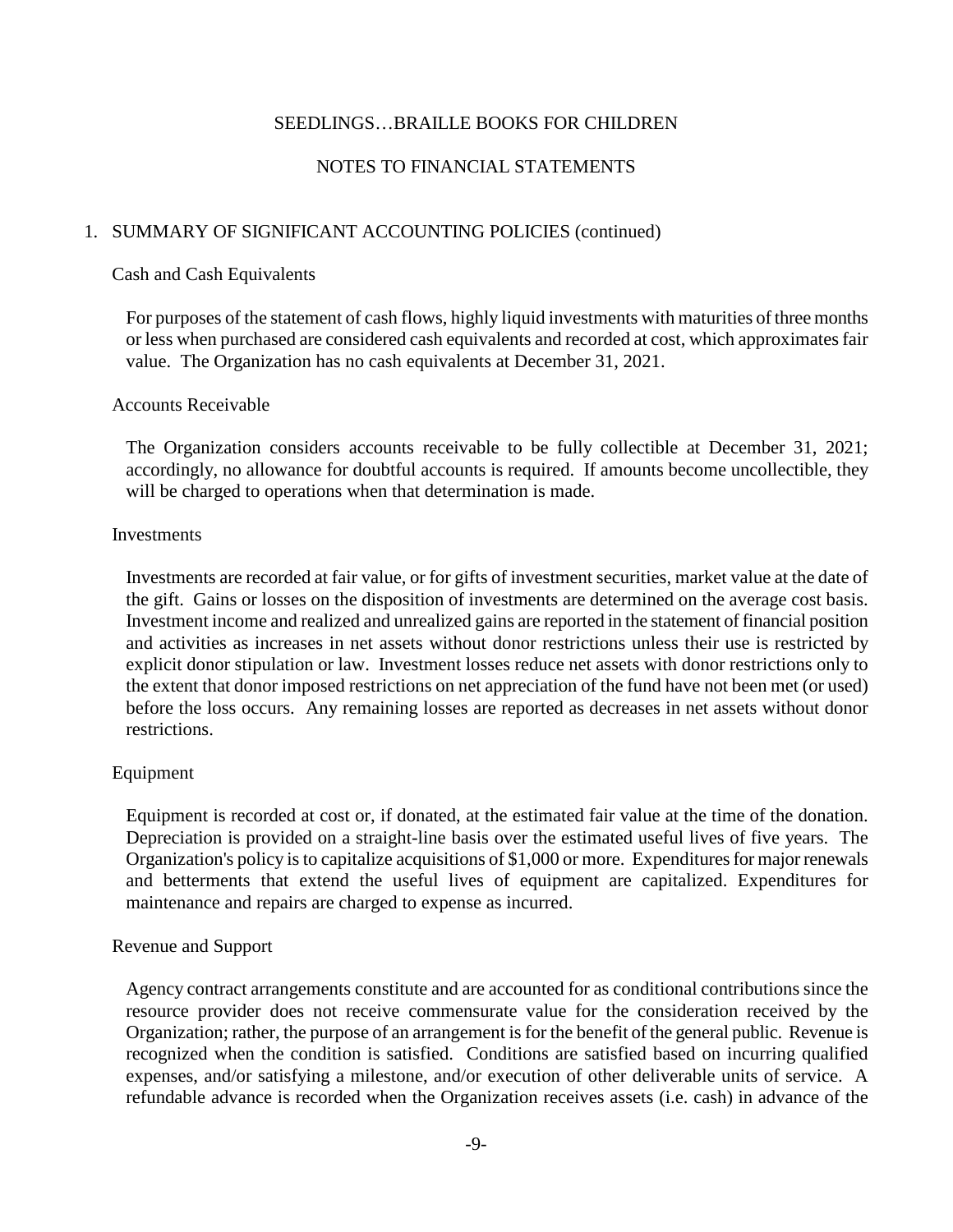# NOTES TO FINANCIAL STATEMENTS

# 1. SUMMARY OF SIGNIFICANT ACCOUNTING POLICIES (continued)

#### Revenue and Support (continued)

satisfaction of the conditions within these arrangements. As of December 31, 2021, there were no refundable advances recorded for agency contracts.

The activities of the Organization relating to certain contracts are subject to review or audit by the responsible agency to determine compliance with award documents and may be subject to possible adjustment based on negotiations with the agency. Revenue is reported at the estimated net realizable amounts from agency contracts for services rendered, including estimated adjustments under reimbursement agreements. Adjustments are accrued on an estimated basis in the period the related services are rendered and adjusted in future periods as final settlements are determined.

Contributions received are recorded as net assets with donor restrictions or net assets without donor restrictions, depending on the existence or nature of any donor restrictions.

The Organization elects to report restricted contributions that were initially conditional and for which both the condition and the restriction simultaneously occur, as increases in net assets without donor restrictions in accordance with *Presentation of Financial Statements of Not-for-Profit Entities FASB* ASC 958-605-45-4B.

The Organization reports unconditional gifts of cash and other assets as support with donor restrictions if they are received with donor stipulations that limit the use of the donated assets. When a donor restriction expires (that is, when a stipulated time restriction ends or purpose restriction is accomplished), net assets with donor restrictions are reclassified to net assets without donor restrictions and reported in the statement of activities as net assets released from restrictions. If the contribution and use of purpose restricted donations occurs in the same period, then the support will be recorded as without donor restrictions.

In accordance with *Revenue from Contracts with Customers* FASB 606-10-50, revenue from program income is recognized as service is rendered. Revenue under contracts is recognized on the basis of actual time incurred multiplied by the billable hourly rate stated in the contract, plus materials expense incurred. Revenue from contracts with customers includes consulting contracts which are reported under program and other income. The majority of these revenue arrangements generally consist of a single performance obligation to transfer promised goods or services. In cases where costs are incurred in advance of billings, a receivable is recorded in the period during which the expenses are incurred. In cases where billings are in excess of costs or advance payments are received, deferred revenue is recorded in the period during which the advance is received and recognized as income when the related service is rendered.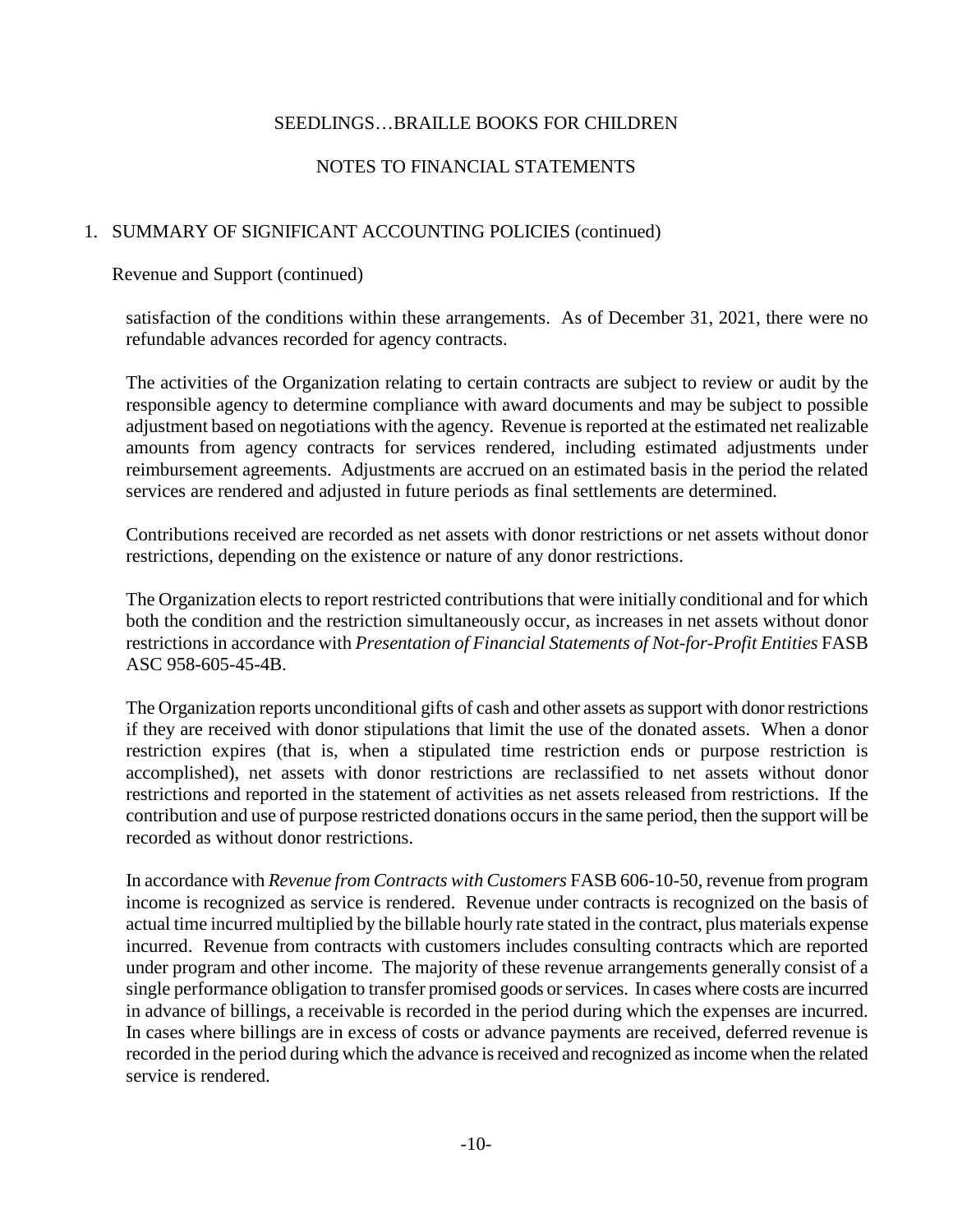# NOTES TO FINANCIAL STATEMENTS

# 1. SUMMARY OF SIGNIFICANT ACCOUNTING POLICIES (continued)

### Revenue and Support (continued)

The Organization receives donated services and supplies from various organizations and individuals in order to accomplish its program objectives. Contributions of donated services that create or enhance non-financial assets or require specialized skills that are provided by individuals possessing those skills, and that would typically need to be purchased if not provided by donation are recorded at their fair values in the period received.

#### Functional Classification of Expenses

The costs of providing various programs and other activities have been summarized on a functional basis in the statement of activities. The statement of functional expenses presents the natural classification of expenses by function. Directly identifiable expenses are charged to the associated program and supporting services. Certain indirect costs have been allocated among the programs and supporting services benefited. Personnel and related costs are allocated based on estimates of time and effort. Other costs, such as occupancy, are allocated on a square footage basis.

#### Tax Positions

The Organization is subject to routine audits by taxing jurisdictions; however, there are no audits currently in progress for any tax periods. The Organization believes it is no longer subject to income tax examinations for fiscal years ended prior to December 31, 2014.

#### Fair Value Disclosure

Generally accepted accounting principles require disclosure of an estimate of fair value of certain financial instruments. The Organization's significant financial instruments are cash, accounts receivable, and other short term assets and liabilities. For these financial instruments, carrying values approximate fair value.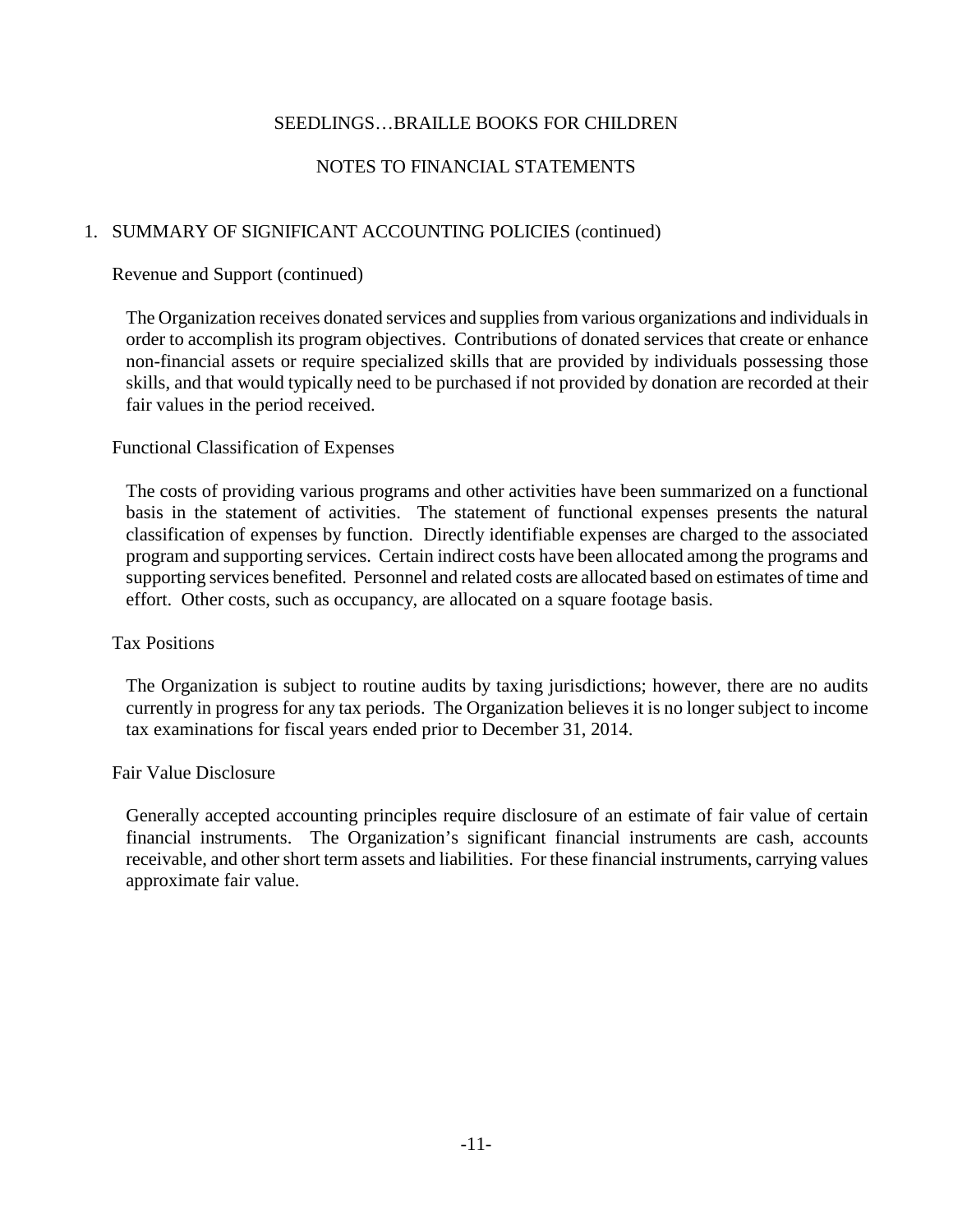# NOTES TO FINANCIAL STATEMENTS

# 2. LIQUIDITY AND AVAILABILITY OF FINANCIAL ASSETS

The following reflects the Organization's financial assets as of December 31, 2021, reduced by amounts not available for general use because of contractual or donor-imposed restrictions within one year of the statement of financial position date.

| Financial assets, at year end                 | 4,106,055   |
|-----------------------------------------------|-------------|
| Less those unavailable for general            |             |
| expenditures within one year, due to:         |             |
| Contractual or donor-imposed restrictions:    |             |
| Restricted by donor with time or purpose      |             |
| restrictions                                  | (10,000)    |
| Board designations:                           |             |
| Give-away Programs                            | (1,201,053) |
| Financial assets available to meet cash needs |             |
| for general expenditures within one year      | 2,895,002   |

As part of the Organization's liquidity management, it has a policy to structure its financial assets to be available as general expenditures, liabilities, and other obligations come due.

### 3. FAIR VALUE MEASUREMENTS

Various inputs may be used in determining the fair value of the Organization's assets and liabilities measured on a recurring basis. These inputs are market-based measurements based on and determined by the assumptions that market participants would use in pricing an asset or a liability and are summarized into three levels:

Level (1): Inputs to the valuation methodology are quoted prices for identical assets in active markets.

- Level (2): Inputs to the valuation methodology include quoted prices for similar assets in active markets, and inputs that are observable for the asset, either directly or indirectly.
- Level (3): Inputs to the valuation methodology are unobservable and significant to the fair value measurement (including the Organization's own assumptions in determining the fair value of an asset or a liability).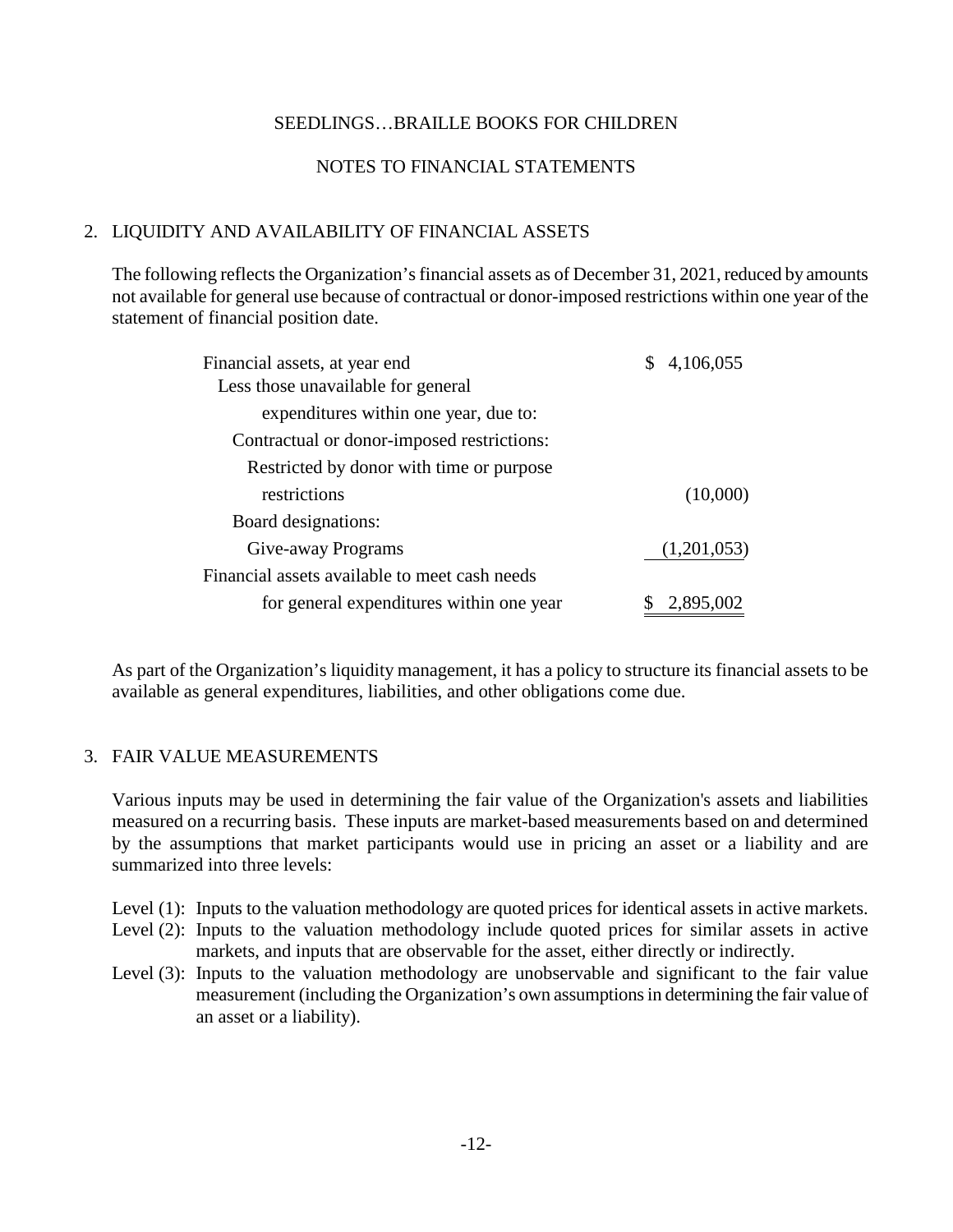# NOTES TO FINANCIAL STATEMENTS

## 3. FAIR VALUE MEASUREMENTS (continued)

Inputs may be observable or unobservable. Observable inputs are inputs that reflect the assumptions market participants would use in pricing the asset or liability based on market data obtained from sources independent of the reporting entity. Unobservable inputs are inputs that reflect the reporting entity's own assumptions about projections market participants would use in developing a price that would be received to sell an asset or paid to transfer a liability based on the best information available in the circumstances. The inputs or methodology used for valuing securities are not necessarily an indication of the risk associated with investing in those securities.

In instances where inputs used to measure fair value fall into different levels in the above fair value hierarchy, fair value measurements in their entirety are categorized based on the lowest level input that is significant to the valuation. The Organization's assessment of the significance of particular inputs to these fair value measurements requires judgment and considers factors specific to each asset or liability.

The following table summarizes the Organization's inputs used to determine their values on December 31, 2021:

|             | Level 1     | Level 2 | Level 3 |
|-------------|-------------|---------|---------|
| Investments | \$3,487,077 | 462,489 |         |

### 4. INVESTMENTS

Investments are carried at fair value and at December 31, 2021, are as follows:

|                                |              | Fair        |
|--------------------------------|--------------|-------------|
|                                | Cost         | Value       |
|                                |              |             |
| Cash                           | 659,351<br>S | 659,351     |
| <b>Exchange Traded Funds</b>   | 1,831,426    | 1,579,927   |
| <b>Certificates of Deposit</b> | 450,000      | 462,489     |
| Mutual funds                   | 98,068       | 115,098     |
| <b>Stocks</b>                  | 1,179,216    | 1,132,701   |
|                                | \$4,218,061  | \$3,949,566 |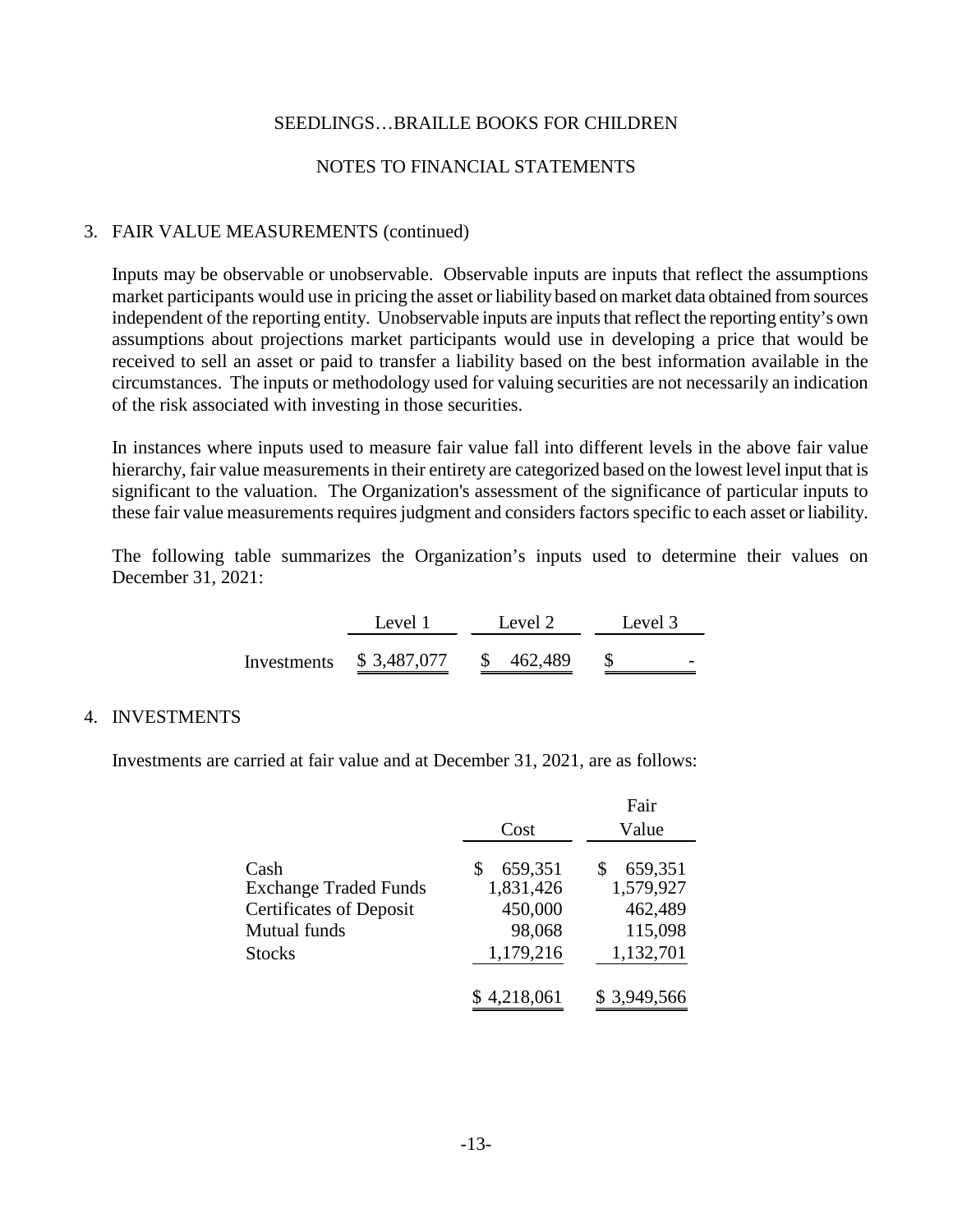## NOTES TO FINANCIAL STATEMENTS

### 4. INVESTMENTS (continued)

The following schedule details the investment income in the statement of activities for the year ended December 31, 2021:

| Interest and dividend income | \$129,408 |
|------------------------------|-----------|
| Investment fees              | (21,903)  |
|                              | \$107,505 |

#### 5. EQUIPMENT

At December 31, 2021, equipment consists of the following:

|                                            | Beginning<br><b>Balance</b> | <b>Additions</b> | <b>Dispositions</b>      | Ending<br><b>Balance</b> |
|--------------------------------------------|-----------------------------|------------------|--------------------------|--------------------------|
| Equipment<br>Less accumulated depreciation | 202,035                     | 17,813           | $\overline{\phantom{0}}$ | 219,848<br>197,600       |
|                                            |                             |                  |                          | 22,248                   |

### 6. LEASE COMMITMENTS

The Organization is obligated under a lease for office facilities expiring April 30, 2024 and a vehicle lease expiring February 2023.

Future minimum lease payments are as follows for the years ending December 31:

|      | Office       | Vehicle |
|------|--------------|---------|
| 2022 | \$<br>45,166 | 3,960   |
| 2023 | 45,608       | 330     |
| 2024 | 15,203       |         |
|      | 105,977      | 4,290   |

Office rent expense was \$44,280 and vehicle lease expense was \$3,960 for the year ended December 31, 2021.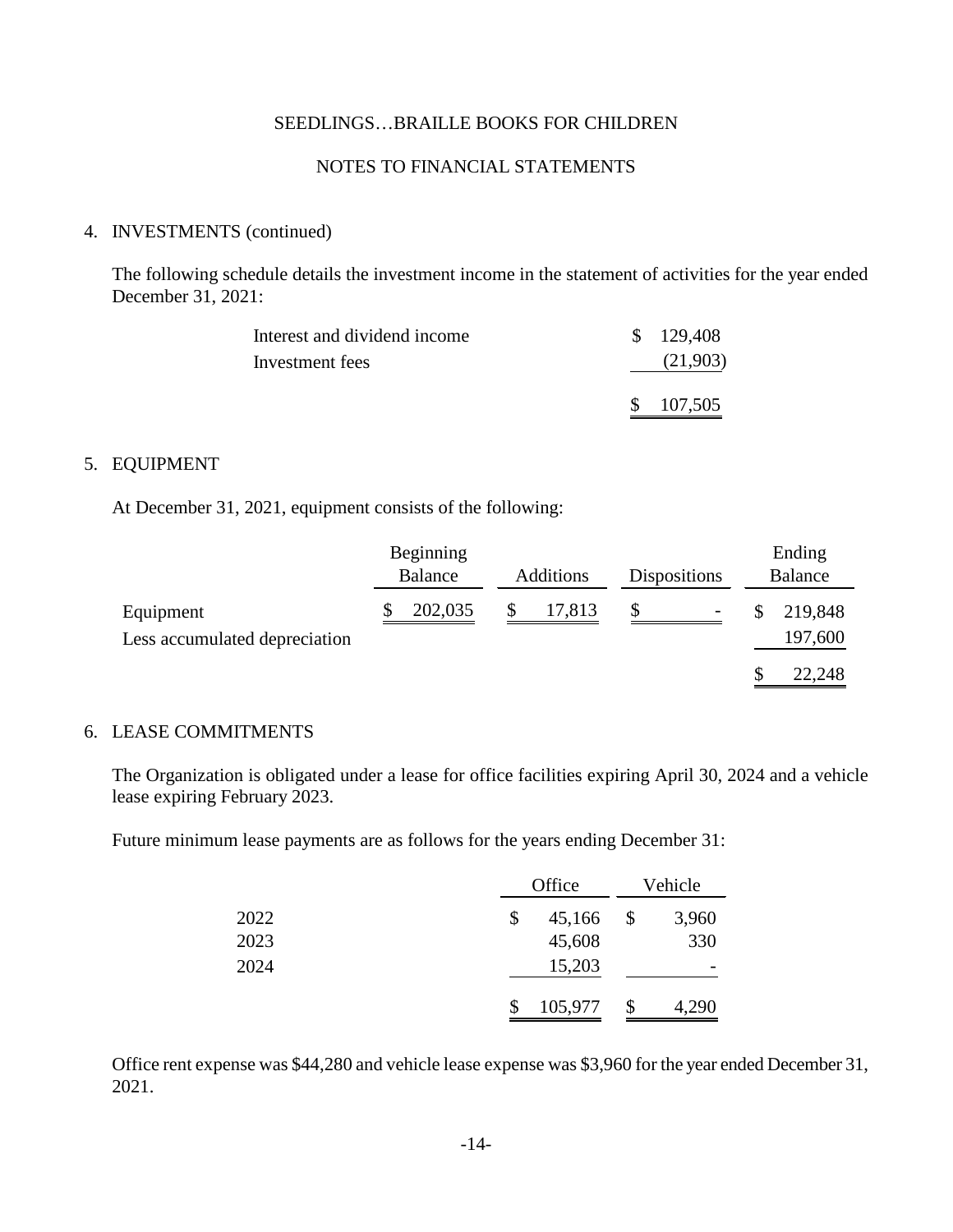# NOTES TO FINANCIAL STATEMENTS

### 7. DONATED SERVICES

During the year volunteers provided transcribing, proofreading and other services. For the year ended December 31, 2021, contributed services received and recognized as support total \$14,788 with an offsetting charge to outside services.

#### 8. BOARD DESIGNATED NET ASSETS

Net assets that are designated for Give-Away Programs. These designations are based on actions by the Board of Directors, which can be altered or revoked at a future time by vote of the entire Board.

### 9. NET ASSETS WITH DONOR RESTRICTIONS

At December 31, 2021, net assets with donor restrictions consist of cash and are available for the following:

Subject to expenditure for specified purpose:

| Foundation grants | 8,000  |
|-------------------|--------|
| Book sponsors     | 2,000  |
|                   | 10,000 |

### 10. NET ASSETS RELEASED FROM RESTRICTIONS

Net assets released from donor restrictions by incurring expenses satisfying the restricted purposes or by occurrence of other events specified by donors during the year are as follows:

Subject to expenditure for specified purpose:

Book sponsors \$ 36,750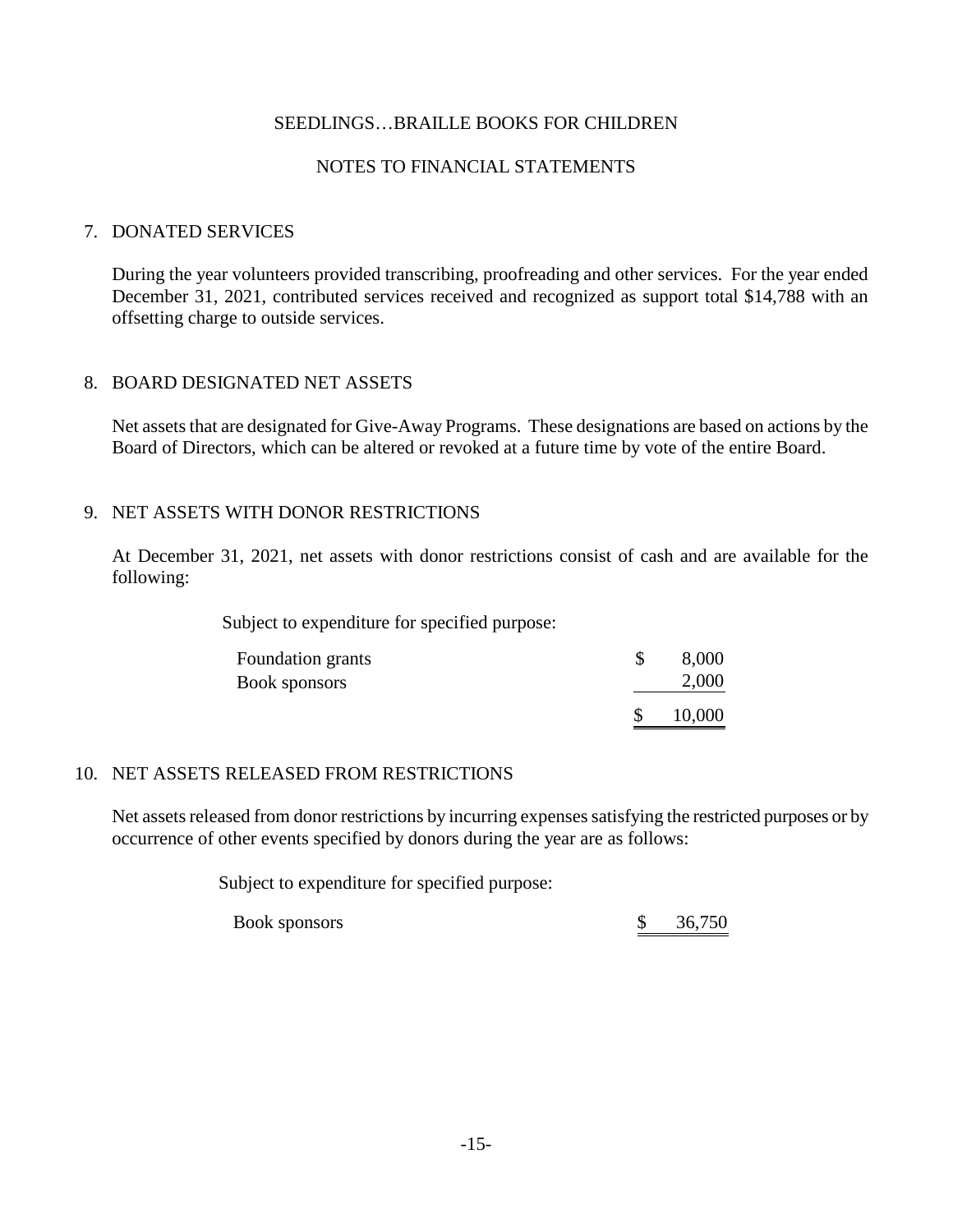# NOTES TO FINANCIAL STATEMENTS

# 11. SPECIAL EVENTS AND AUXILIARY ACTIVITIES

Revenue from special events aggregated approximately \$47,000 with related expenses of approximately \$2,700 for the year ended December 31, 2021.

Revenue from auxiliary activities aggregated approximately \$5,700.

# 12. CONCENTRATIONS OF CREDIT RISK

The Organization maintains its cash balance in one financial institution in Michigan. The balance is insured by the Federal Deposit Insurance Corporation (FDIC) up to \$250,000. At December 31, 2021, the cash balance is fully insured.

# 13. CONTINGENCIES

In the normal course of operations, there could be outstanding contingent liabilities such as lawsuits, etc., which are not known to the Organization and therefore have not been reflected in the accompanying financial statements. The Organization's management is of the opinion that the liability, if any, will be either immaterial or insurance coverage is adequate to cover any potential losses.

# 14. COMPARATIVE FINANCIAL STATEMENTS

The financial statements include certain prior-year summarized comparative information in total but not by net asset class. Such information does not include sufficient detail to constitute a presentation in conformity with generally accepted accounting principles. Accordingly, such information should be read in conjunction with the Organization's financial statements for the year ended December 31, 2020, from which the summarized information was derived.

# 15. RECLASSIFICATIONS

Certain reclassifications have been made to the prior year financial statements in order for them to be in conformity with the current year presentation.